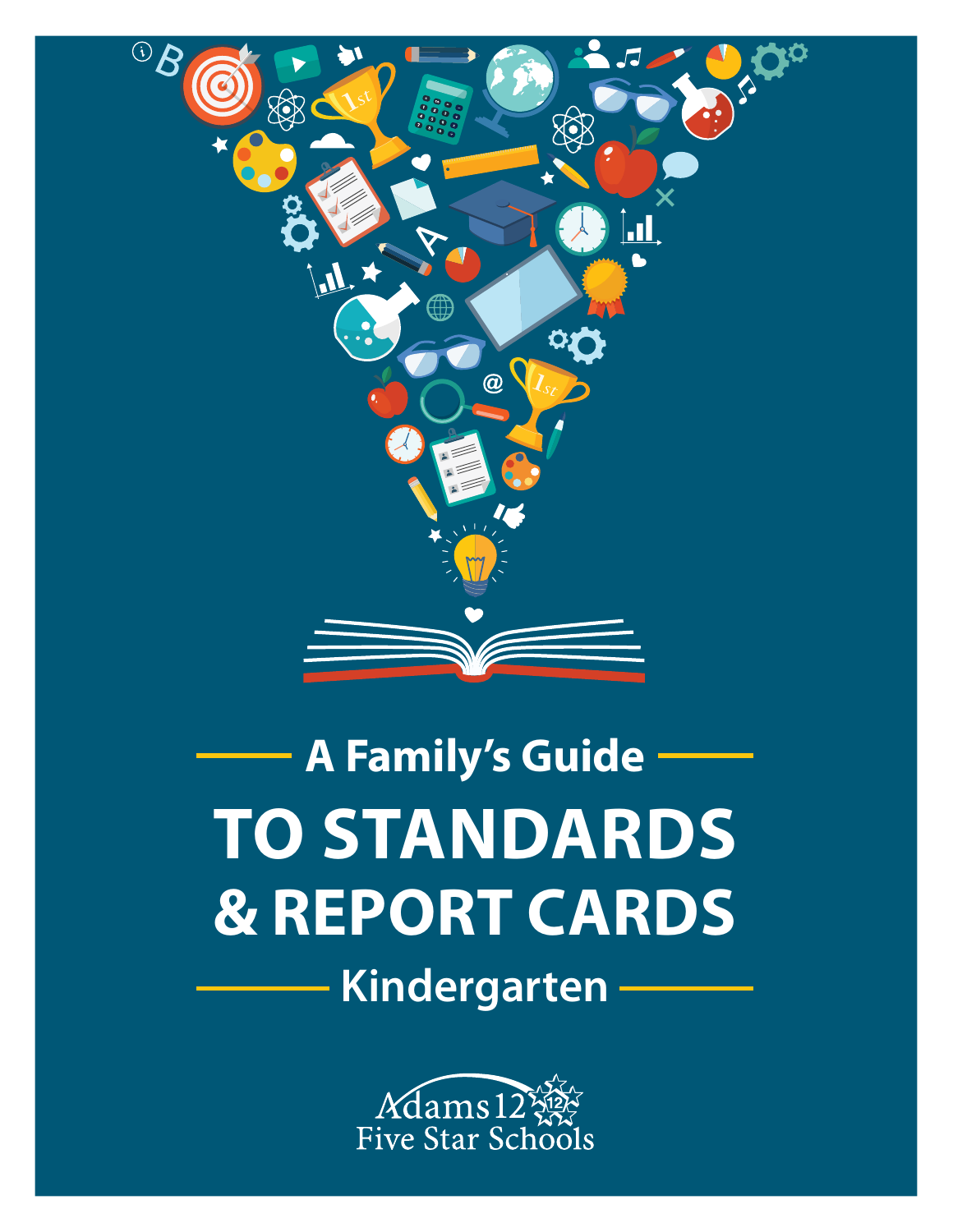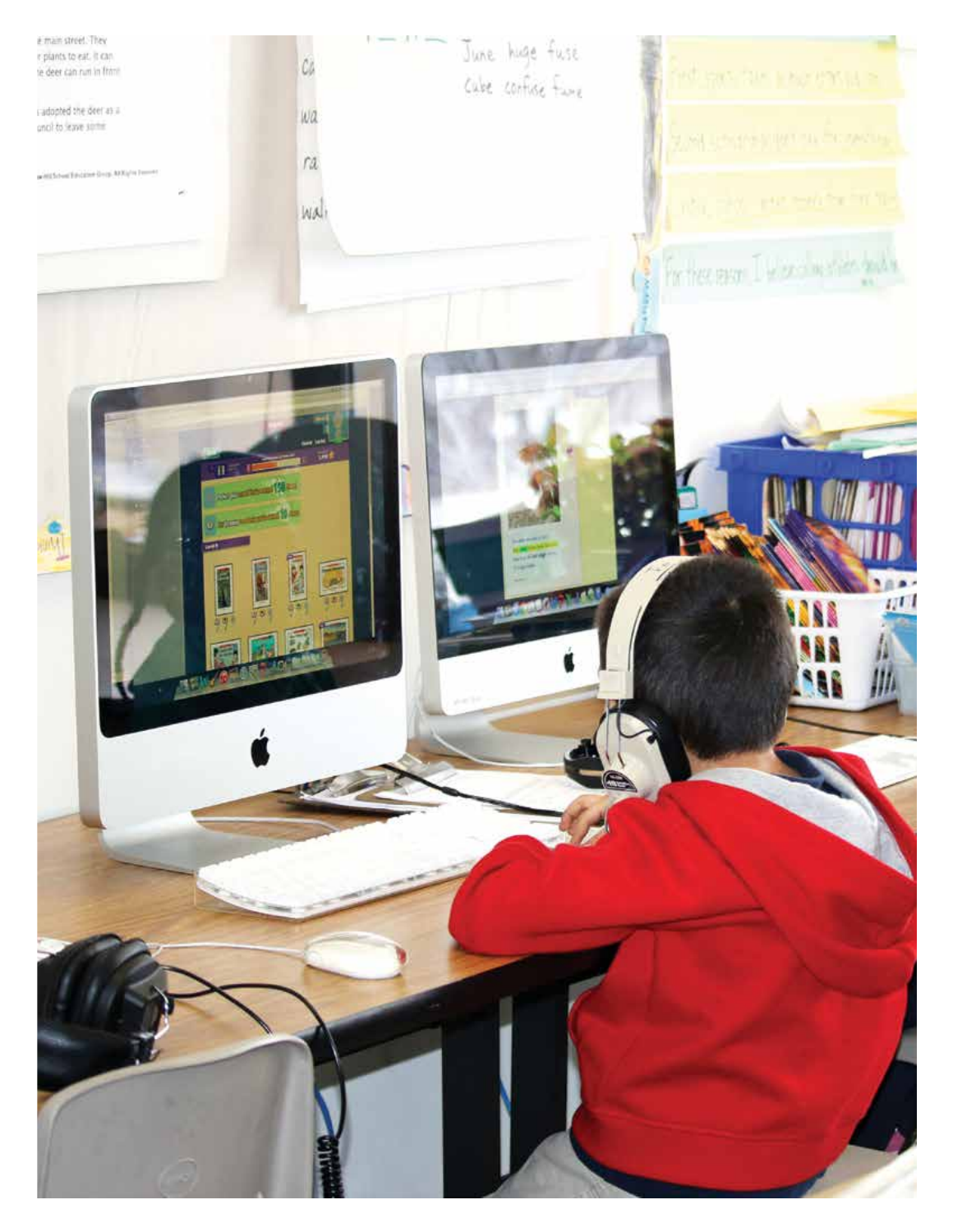# **A Family's Guide to Standards and Report Cards KINDERGARTEN**



#### **Working Together**

To support families in realizing the goals of the Colorado Academic Standards, this document provides an overview of the learning expectations for kindergarten. This guide summarizes specific grade-level standards and indicators used for determining progress within each content area in Adams 12 Five Star Schools. The district provides this information as a tool to help families support each student's learning.

#### **The Purpose of Standards**

Created by Coloradans for Colorado students, the Colorado Academic Standards provide a grade-by-grade road map to help ensure that students are successful in college, careers, and life. The standards define what students will learn in multiple content areas – emphasizing critical-thinking, creativity, problem solving, collaboration, and communication as important life skills in the 21st century.

#### **The Purpose of Report Cards**

Adams 12 Five Star Schools' elementary report cards provide information about each student's progress toward meeting gradelevel standards across four content areas: English Language Arts/Literacy, Mathematics, Science and Social Studies. Additional comments from the student's teachers may also be included. A report card is sent home at the end of each semester, in January and May. Please know that the report card is designed to describe a student's overall progress toward grade-level standards and expectations. A report card should not serve as the only communication between the school and parents. The Five Star District believes in the importance of maintaining open, ongoing communication with all parents and guardians. Families are strongly encouraged to communicate with teachers throughout the school year to ensure that there is a strong bond and partnership between home and school.

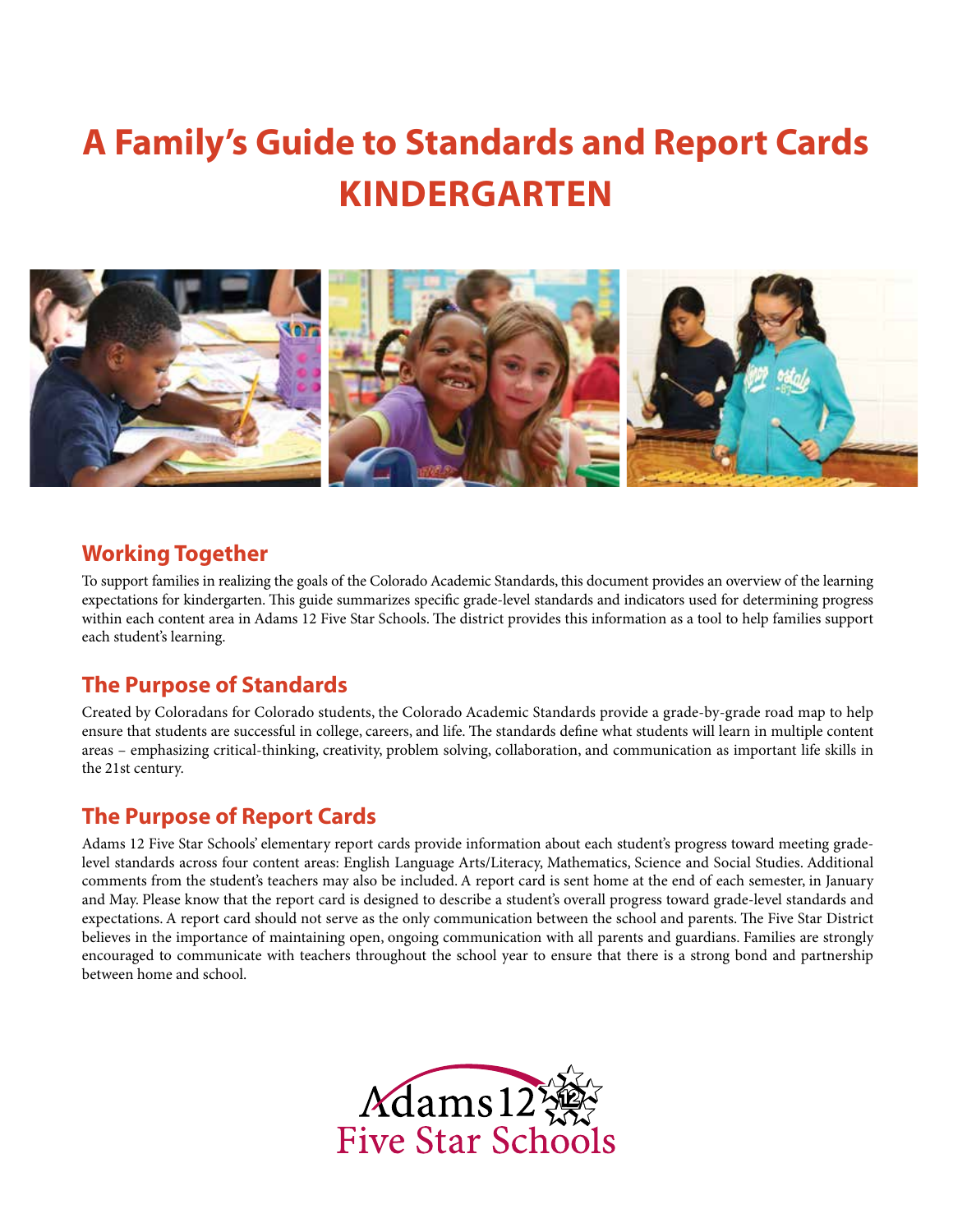# **Kindergarten English Language Arts/Literacy**

The bold headings below summarize the broad areas of *English Language Arts/Literacy Standards* studied in kindergarten.



#### **Reading Foundational Skills**

The student demonstrates the ability to

- understand the organization and basic features of print
- understand spoken words, syllables, and sounds
- sound out and/or recognize grade-level words
- read emergent-reader texts with purpose and understanding

#### **Reading**

The student, with prompting and support, demonstrates the ability to

- comprehend and draw evidence from literary text
- comprehend and draw evidence from informational text
- ask and answer questions about key details
- use context to determine the meaning of words and phrases
- show understanding of the central idea in the text by referring to key details

#### **Writing**

The student demonstrates the ability to use a combination of drawing, dictating, and writing to

- name a topic
- provide some information about the topic
- with guidance and support from adults, recall information from experiences or gather information from provided sources

#### **Speaking and Listening**

The student demonstrates the ability to

- collaborate effectively with others, following agreed-upon rules
- continue a conversation through multiple exchanges

#### **Language**

The student demonstrates the ability to

- use grade-level conventions of Standard English
- use words and phrases acquired through conversations and texts

#### **English Language Arts/Literacy Rubric**

*The rubric below provides a general description of a student's literacy proficiency in terms of the skills specified in the grade-level standards as demonstrated through a body of evidence. NOTE: Students must be able to BOTH read and comprehend a variety of grade-level literature and informational texts AND demonstrate appropriate literacy skills for each level descriptor.*

| 4   ADVANCED UNDERSTANDING                                                                                    | <b>MEETS THE STANDARD</b><br>3 I                                                                       | 2   APPROACHING                                                                                               | <b>DOES NOT MEET</b>                                                                                                                         |
|---------------------------------------------------------------------------------------------------------------|--------------------------------------------------------------------------------------------------------|---------------------------------------------------------------------------------------------------------------|----------------------------------------------------------------------------------------------------------------------------------------------|
| <b>READING</b>                                                                                                | <b>READING</b>                                                                                         | <b>READING</b>                                                                                                | <b>READING</b>                                                                                                                               |
| The student independently<br>demonstrates the skills of<br>reading standards with above<br>grade-level texts. | The student independently<br>demonstrates the skills of reading<br>standards with grade-level texts.   | The student independently<br>demonstrates the skills of reading<br>standards with below grade-level<br>texts. | The student demonstrates limited<br>understanding of the skills of<br>reading standards with below<br>grade-level texts.                     |
|                                                                                                               |                                                                                                        | OR                                                                                                            | OR                                                                                                                                           |
| The student demonstrates the skills<br>beyond grade-level reading standards<br>with grade-level texts.        |                                                                                                        | With support, the student<br>demonstrates the skills of reading<br>standards with grade-level texts.          | With significant support, the student<br>demonstrates limited understanding<br>of the skills of reading standards with<br>grade-level texts. |
| <b>WRITING &amp; LANGUAGE</b>                                                                                 | <b>WRITING &amp; LANGUAGE</b>                                                                          | <b>WRITING &amp; LANGUAGE</b>                                                                                 | <b>WRITING &amp; LANGUAGE</b>                                                                                                                |
| The student independently<br>demonstrates the skills beyond<br>grade-level writing and language<br>standards. | The student independently<br>demonstrates the skills of grade-level<br>writing and language standards. | With support, the student<br>demonstrates the skills of grade-level<br>writing and language standards.        | With significant support, the student<br>demonstrates limited understanding<br>of grade-level writing and language<br>standards.             |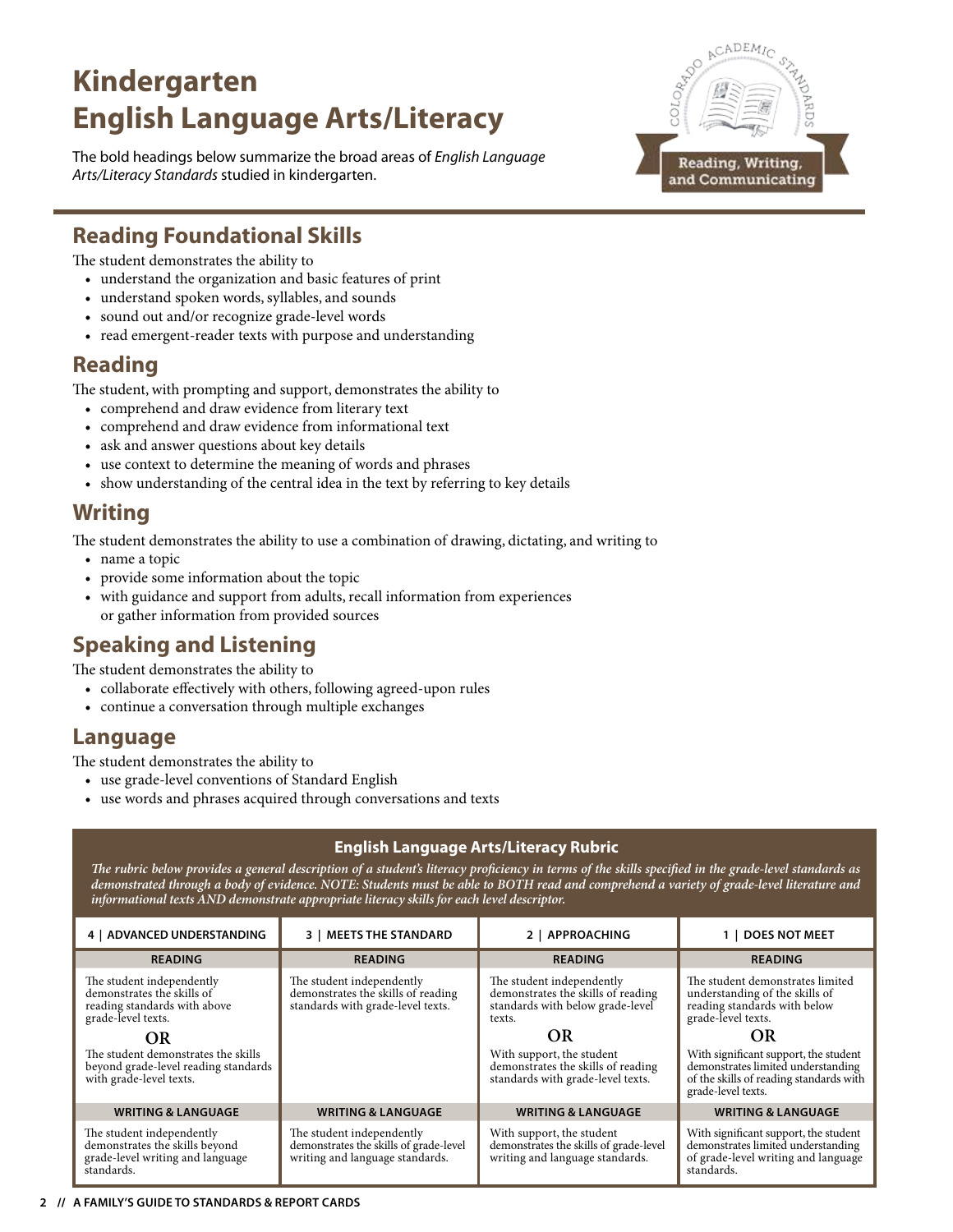## **Kindergarten Mathematics**

The bold headings below summarize the broad areas of *Mathematics Content Standards* studied in kindergarten. Mathematics content learning at all grade levels is embedded in *Standards for Mathematical Practice* that foster student expertise in problem solving, conceptual understanding, modeling the world using mathematics, and communication of mathematical reasoning.



#### **Counting, Cardinality, and Numbers Base Ten**

The student will

- know number names and the count sequence
- count to tell the number of objects
- compare numbers
- work with numbers 11-19 to gain foundations for place value

#### **Operations and Algebraic Thinking**

The student will

- understand addition as putting together and adding to
- understand subtraction as taking apart and taking from

#### **Measurement and Data**

The student will

- describe and compare measurable attributes
- classify objects and count the number of objects in each category

#### **Geometry**

The student will

- identify and describe shapes
- analyze, compare, create, and compose shapes

#### **Mathematics Rubric**

*The rubric below provides a general description of student work with mathematics standards at four levels of proficiency. NOTE: Students must be able to BOTH demonstrate appropriate use of mathematical concepts and skills AND explain mathematical thinking for each proficiency level descriptor.*

| 4   ADVANCED UNDERSTANDING                                                                                                                                                  | 3   MEETS THE STANDARD                                                                                                               | 2   APPROACHING                                                                                                                                      | <b>DOES NOT MEET</b>                                                                                                                                   |
|-----------------------------------------------------------------------------------------------------------------------------------------------------------------------------|--------------------------------------------------------------------------------------------------------------------------------------|------------------------------------------------------------------------------------------------------------------------------------------------------|--------------------------------------------------------------------------------------------------------------------------------------------------------|
| The student uses developmentally<br>appropriate mathematical concepts<br>and skills to solve unusual or<br>extended response problems<br>with limited errors.<br><b>AND</b> | The student uses appropriate<br>mathematical concepts and<br>skills to solve familiar problems<br>with limited errors.<br><b>AND</b> | The student appears to understand<br>some appropriate mathematical<br>concepts and skills but is<br>inconsistent in finding solutions.<br><b>AND</b> | The student appears not to<br>understand appropriate<br>mathematical concepts and<br>skills and is unsuccessful in<br>finding solutions.<br><b>AND</b> |
| The student's explanations, and<br>reasoning are complete, logical,<br>and detailed.                                                                                        | The student's explanations and<br>reasoning are complete and<br>logical but lack details.                                            | The student's explanations and<br>reasoning are incomplete or lack<br>logical flow.                                                                  | The student's explanations are absent<br>or do not match process/solution.                                                                             |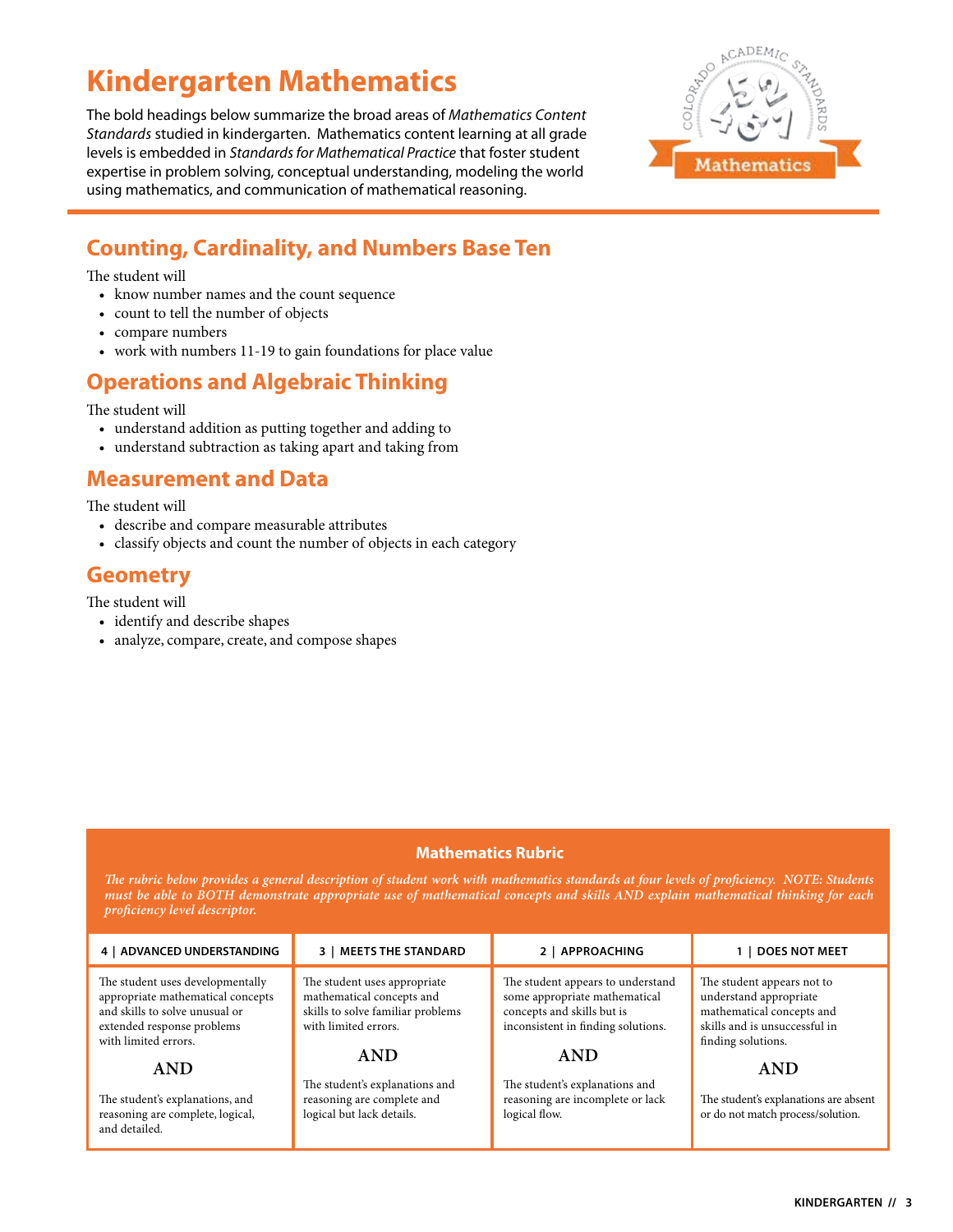# **Kindergarten Science**

The bold headings below summarize the three strands that comprise *Science Content Standards* in Kindergarten and *Science Practices* necessary for the advancement of science in our society. Skills critical to success in science include **observing, collecting, analyzing,** and **interpreting evidence.**



#### **Life**

The student demonstrates the ability to

- identify common needs of living things
- sort organisms based on observable characteristics and justify those categories

#### **Physical**

The student demonstrates the ability to

- describe the motion of a child who is playing
- describe how objects can be sorted using their physical properties and justify those categories

#### **Earth**

The student demonstrates the ability to

- prove the Sun provides heat and light to the Earth
- communicate what happens when the Sun's light and heat is blocked

#### **Science Practices**

The student demonstrates the ability to

- communicate scientific thinking orally and in writing using both words and visual representations (graphs, diagrams, pictures)
- ask questions to further understanding and determine which questions are testable
- plan and carry out a simple scientific investigation

#### **Science Rubric**

*The rubric below provides a general description of student work with science standards at four levels of proficiency. NOTE: Students must be able to demonstrate BOTH skills AND conceptual understanding.*

| 4   ADVANCED UNDERSTANDING                                                                                                                      | 3   MEETS THE STANDARD                                                                                                                      | 2   APPROACHING                                                                                                             | 1   DOES NOT MEET                                                                                                   |
|-------------------------------------------------------------------------------------------------------------------------------------------------|---------------------------------------------------------------------------------------------------------------------------------------------|-----------------------------------------------------------------------------------------------------------------------------|---------------------------------------------------------------------------------------------------------------------|
| The student consistently<br>and independently applies<br>standards-based skills and<br>understanding of concepts to<br>new or novel situations. | The student consistently<br>and independently applies<br>standards-based skills and<br>understanding of concepts<br>in familiar situations. | The student inconsistently applies<br>standards-based skills and/or<br>understanding of concepts in<br>familiar situations. | The student demonstrates limited<br>ability to apply standards-based<br>skills and/or understanding of<br>concepts. |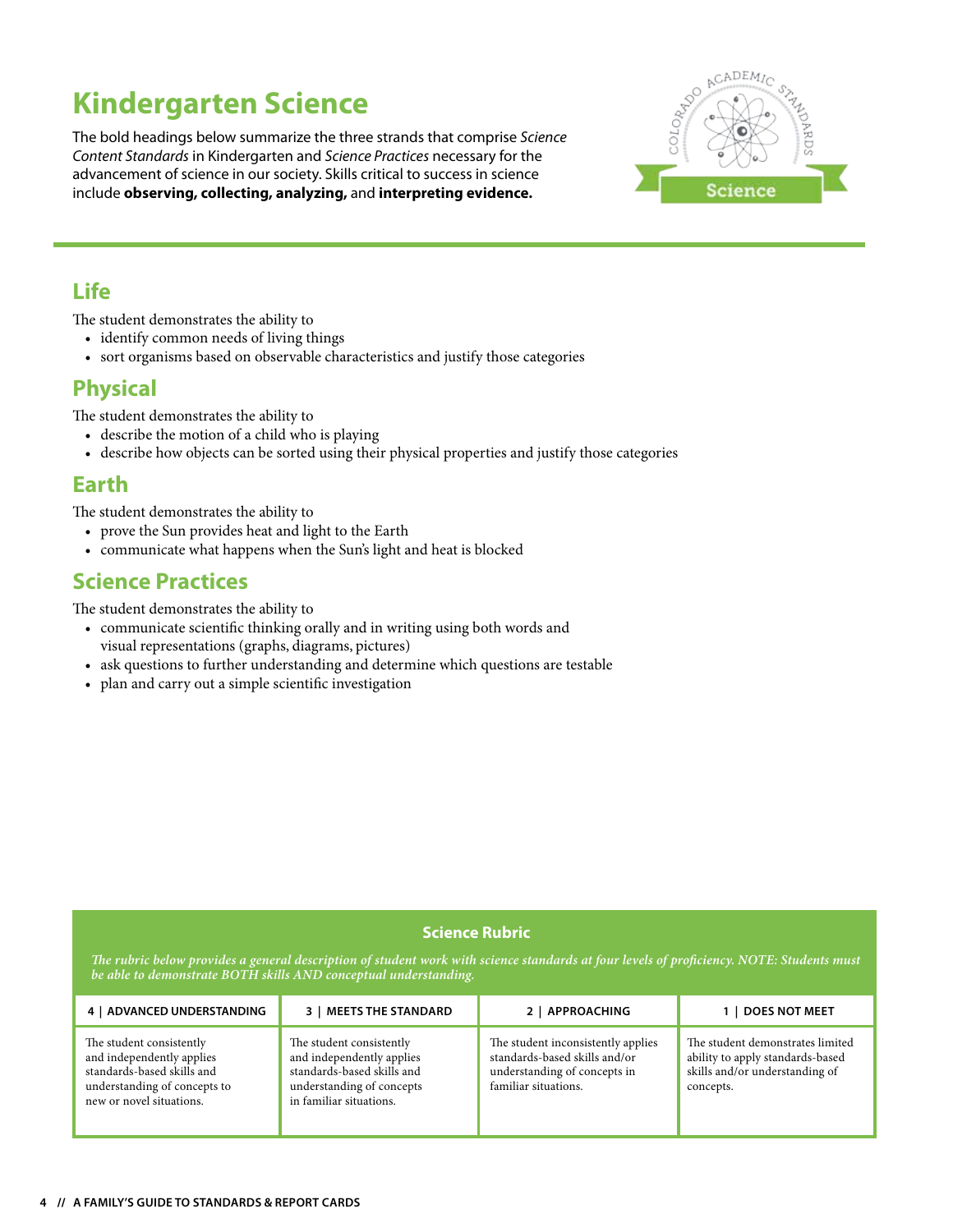### **Kindergarten Social Studies**

The bold headings below summarize the broad areas of *Social Studies Content Standards* studied in kindergarten. Kindergarten social studies is an initial exploration of each of the social studies domains of history, geography, economics, and civics.



#### **History**

The student demonstrates the ability to

- ask questions about the past
- use ordinal words: past, present, future, next
- identify differences and similarities between self and others
- identify and explain the meaning of American national symbols

#### **Geography**

The student demonstrates the ability to

- compare and contrast how people live around the world
- distinguish between a map and a globe
- give examples of food, clothing, and shelter and how they change in different environments

#### **Economics**

The student demonstrates the ability to

- give examples of ownership
- identify the difference between wants and needs
- give examples of spending income on wants vs. needs

#### **Civics**

The student demonstrates the ability to

- contribute to making and maintaining class community decisions
- give examples of the difference between democratic voting and decisions made by authorities
- give examples of qualities of a good citizen
- practice citizenship skills including courtesy, honesty, and fairness in working with others

#### **Social Studies Rubric**

*The rubric below provides a general description of student work with social studies standards at four levels of proficiency. NOTE: Students must be able to BOTH demonstrate appropriate use of social studies concepts and skills AND apply the tools of a historian, geographer, economist, and political scientist.*

| 4   ADVANCED UNDERSTANDING                                                                                             | 3   MEETS THE STANDARD                                                                                                  | 2   APPROACHING                                                                                                   | <b>DOES NOT MEET</b>                                                                            |
|------------------------------------------------------------------------------------------------------------------------|-------------------------------------------------------------------------------------------------------------------------|-------------------------------------------------------------------------------------------------------------------|-------------------------------------------------------------------------------------------------|
| The student meets the above skills and<br>content standards and is able to apply<br>the information to new situations. | The student consistently and<br>independently meets the above<br>skills and demonstrates accurate<br>content knowledge. | The student meets either mastery of<br>the skill or content knowledge but not<br>consistently or without support. | The student demonstrates limited<br>understanding of the skills and<br>content of the standard. |